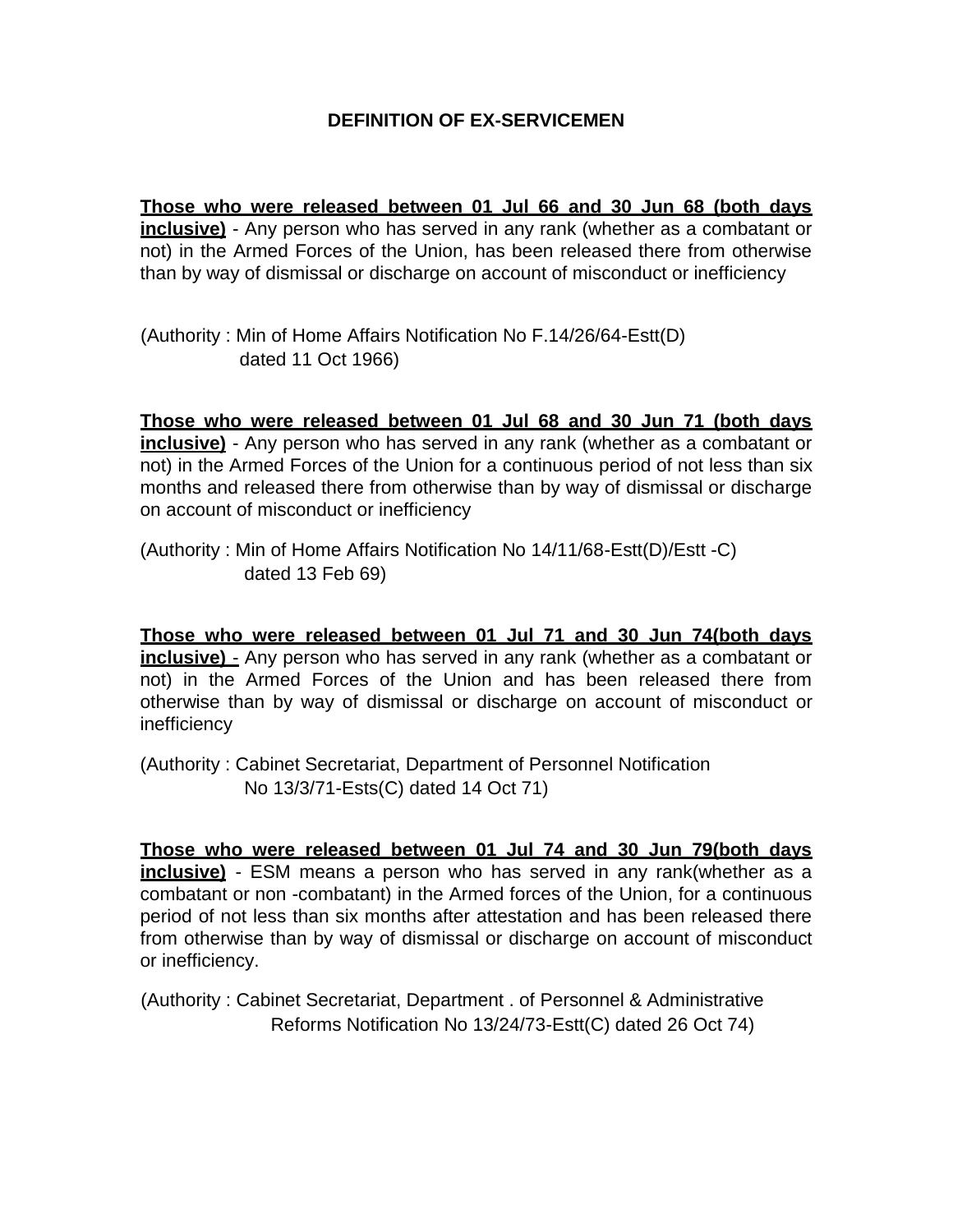# **Those who were releasedbetween 01 Jul 79 and 30 Jun 87(both days**

**inclusive) -** Any person who has served in any rank(whether as combatant or not)in the armed forces of the Union for a continuous period of not less than six months after attestation if discharged for reasons other than at their own request or by way or dismissal or discharge on account of misconduct or inefficiency and not less than five years service if discharged at own request.

(Authority : Department . of Personnel & Administrative Reforms Notification No 39016/10/79-Estt(C) dated 15 Dec 79)

Those who were released on or after 01 Jul 87 - Any person who has served in any rank (whether as combatant or not) in the armed forces of the Union and was released/retired with any kind of pension from Defence Budget or released on completion of specific terms of engagement with gratuity otherwise than at his own request or by way of dismissal or discharge on account of misconduct or inefficiency.

(Authority : DOP&T OM No 36034/5/85-Estt(SCT) dated 14 Apr 87)

**Personnel of Territorial Army** - Who are pension holders ; for continuous embodied service, persons with disability attributable to military service and gallantry award winners retired on or after 15 Nov 86.

(Authority : DOP&T OM No 36034/5/85-Estt(SCT) dated 14 Apr 87)

**Personnel of Army Postal Service** - Personnel of Army Postal Service, who are a part of regular Army and retire from such service (that is directly from APS without reversion to P&T Department) with a pension or who have been released from such service on medical grounds attributable to military service or circumstances beyond their control and awarded medical or other disability pension shall come within the definition of ex-servicemen

(Authority : Min of Defence OM No 9(52)/88/D)(Res) dated 19 Jul 89)

Note : As per Govt. of India, Min of Def/Department of ESW OM No 1(9)/2010/D(Res-I) dated 20/21 Jul 2011, personnel who were on deputation in APS for more than six months prior to 14 Apr 87 would also be considered as ex-servicemen with all consequential benefits.

**Recruits** - Who are boarded out/released on medical grounds and granted medical/disability pension. However, the operation of the OM has been kept in abeyance for issuance of notification by DOP&T.

(Authority : Min of Def/Department of ESW OM No 12/1/2005/D(Res) dated 01 Feb 2006)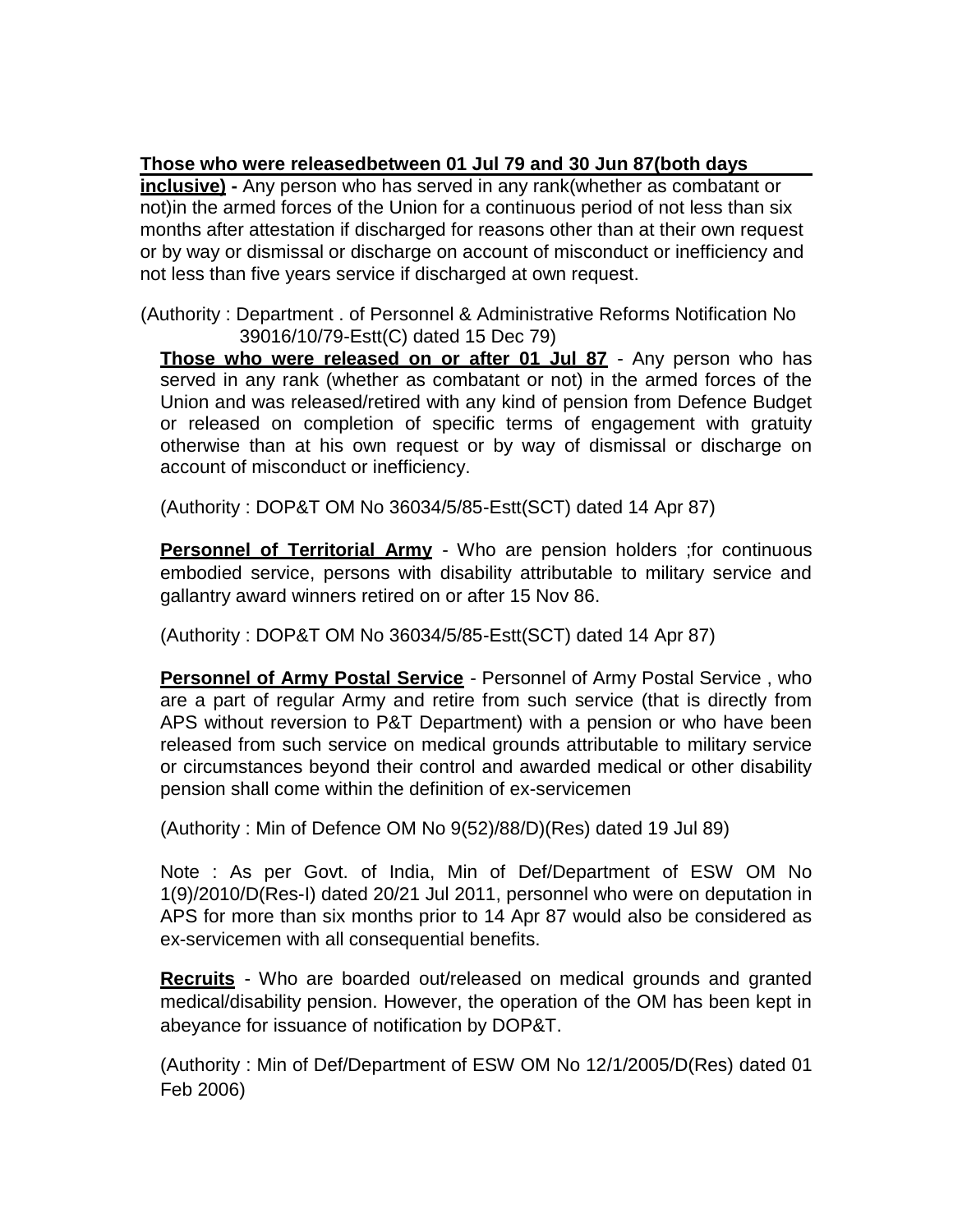# **Those who were released on or after 10 Oct 2012 \*\***

An ex-servicemen means a person-

- (i) Who has served in any rank whether as a combatant or non combatant in the Regular Army, Navy and Air Force of the Indian Union and
	- (a) Who either has been retired or relieved or discharged from such service whether at his own request or being relieved by the employer after earning his or her pension; or
	- (b) Who has been relieved from such service on medical grounds attributable to military service or circumstances beyond his control and awarded medical or other disability pension; or
	- (c) Who has been released from such service as a result of reduction in establishment;

or

(ii) who has been released from such service after completing the specific period of engagement, otherwise than at his own request, or by way of dismissal, or discharge on account of misconduct or inefficiency and has been given gratuity; and includes personnel of the Territorial Army, namely, pension holders for continuous embodied service or broken spells of qualifying service;

or

(iii) personnel of the Army Postal Service who are part of Regular Army and retired from the Army Postal Service without reversion to their parent service on medical grounds attributable to or aggravated by military service or circumstances beyond their control and awarded medical or other disability pension;

or

- (iv) Personnel, who were on deputation in Army Postal Service for more than six months prior to the 14 April,1987; or
- (v) Ex-recruits boarded out or relieved on medical ground and granted medical disability pension **irrespective of the date of boarding out/release.**\*\*\*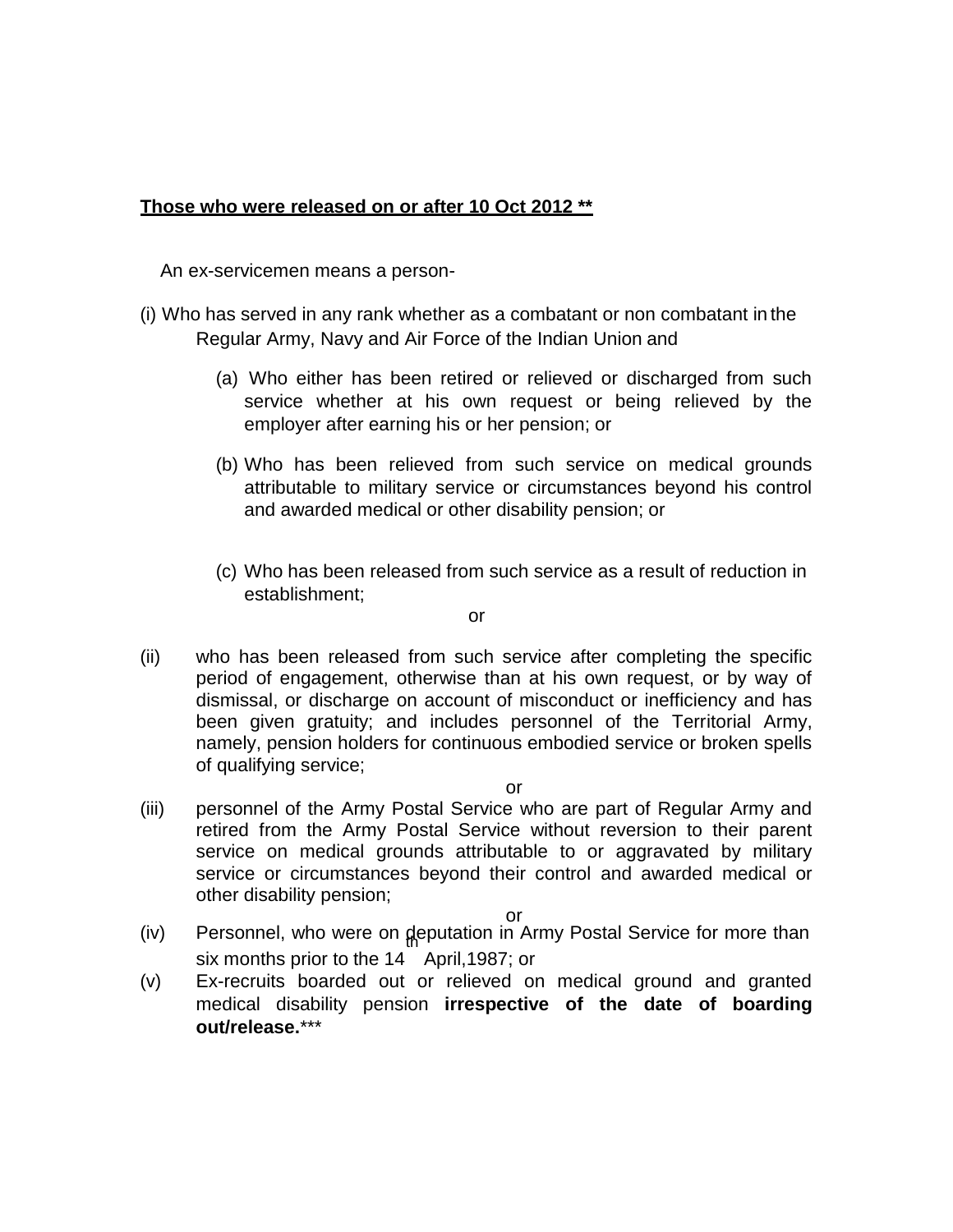**\*\* Authority: DOP&T office Memo No.36034/1/2006-Estt(Res) dated 04 Oct 2012 and this order came into force from the date itis published in th the Gazette of India vide G.S.R 757(E) dated 10 Oct 2012.)**

**\*\*\* Authority – Ministry of Defence, Department of Ex-servicemen Welfare D(Res I) OM dated 07th July 2014 ex-recruits have been granted ESM Status irrespective of the date of boarding out/release.**

Note : The eligibility of the person to the status of ex-servicemen will be governed by the definition in vogue at the time of his discharge and will not be affected by the changes in the definition subsequent to the discharge.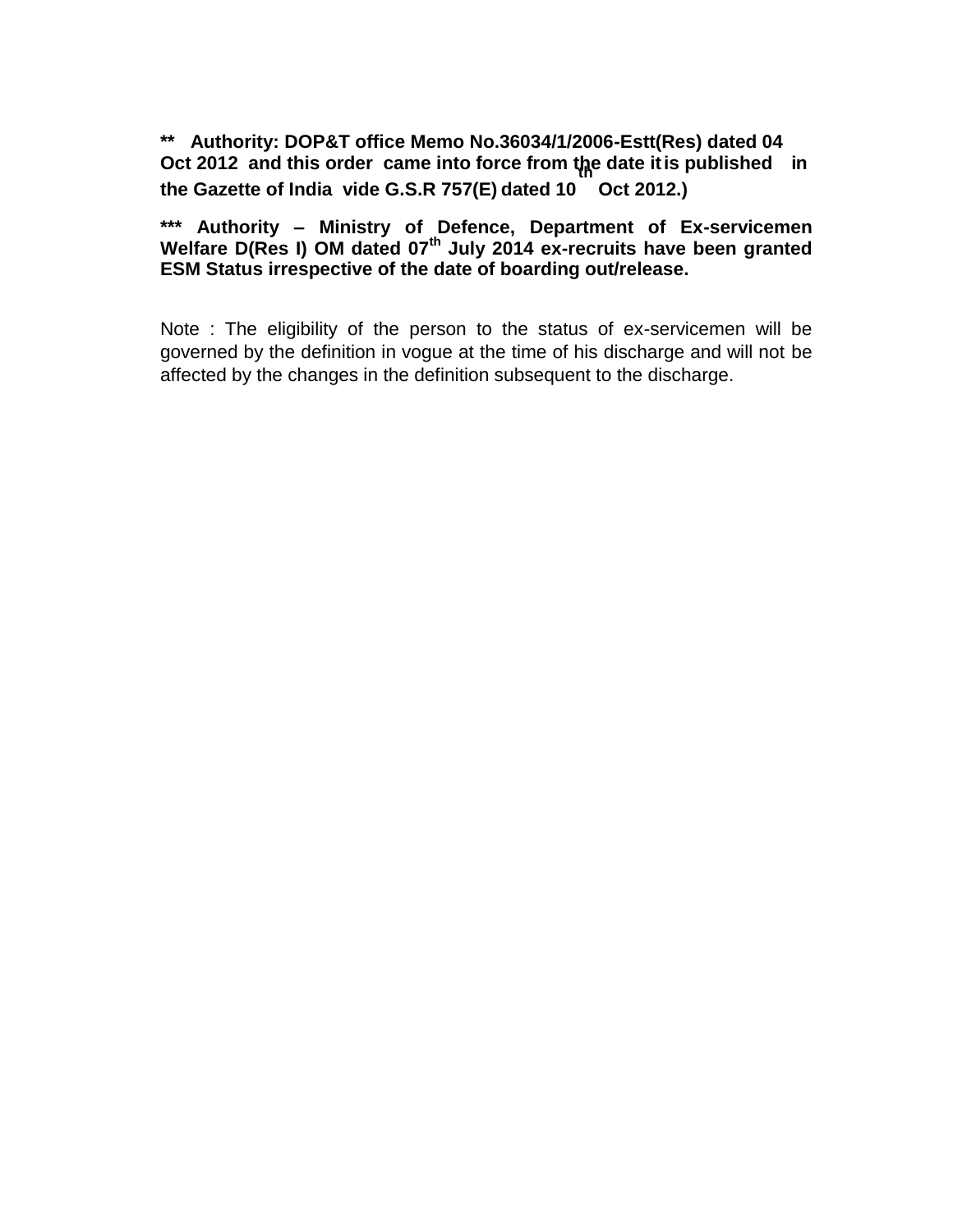

सी.जी.-डी.एल.-अ.-15022020-216183 **xxxGIDExxx CG-DL-E-15022020-216183**

असाधारण

**EXTRAORDINARY** भाग **II**—खण् ड 3—उप-खण् ड **(i**)

**PART II—Section 3—Sub-section (i)**

प्राजधकार से प्रकाजित **PUBLISHED BY AUTHORITY**

सं. **98]** नई दिल्ली, िुक्रवार, फरवरी 14**, 2020**/माघ 25**, 1941 No. 98] NEW DELHI, FRIDAY, FEBRUARY 14, 2020/MAGHA 25, 1941**

## कार्मिक, लोक शिकायत और पेंशन मंत्रालय

(कार्मिक एवं प्रजिक्षण जवभाग)

अजधसूचना

नई दिल्ली, 13 फरवरी, 2020

सा.का.नि. 116(अ).—राष्ट्रपति, संविधान के अनुच्छेद 309 के परंतुक द्वारा प्रदत्त शक्तियों का प्रयोग करते हये, भूतपूर्व सैनिक (केन्द्रीय सिविल सेवा और पद पुनर्नियोजन) नियम 1979 का और संशोधन करने के लिए निम्नलिखित नियम बनाते हैं, अर्थात्:-

## 1. संजक्षप्त नाम और प्रारंभ:-

- (1) इन नियमों का संक्षिप्त नाम भूतपूर्व सैनिक (केंद्रीय सिविल सेवा और पद पुनर्नियोजन) संशोधन नियम, 2020 है।
- (2) ये राजपत्र में प्रकाशन की तारीख को प्रवृत्त होंगे।

2. भूतपूर्व सैनिक (केन्द्रीय सिविल सेवा और पद पुनर्नियोजन) नियम 1979 के नियम 2 के खण्ड (ग) के उपखण्ड (ii) में निम्नलिखित परंतुक अन्तःस्थापित किया जाएगा, अर्थात:-

"परंतु अल्पकालिक सेवा कमीशंड अधिकारी जो नियक्ति की प्रारंभिक अवधि के पूरा होने के पश्चात्, कदाचार या अकुशलता के कारण बर्खास्तगी अथवा सेवामुक्ती से अन्यथा सेवामुक्त किया गया है और जिसे कोई उपदान दिया गया है, भूतपूर्व सैनिक की प्रास्थिति के लिए पात्र होगा।"

[फा. सं. 36034/1/2019-स्ट्र्ापना (आरक्षण)]

सुजाता चतुर्वेदी, अपर सचिव

924 GI/2020 (1)